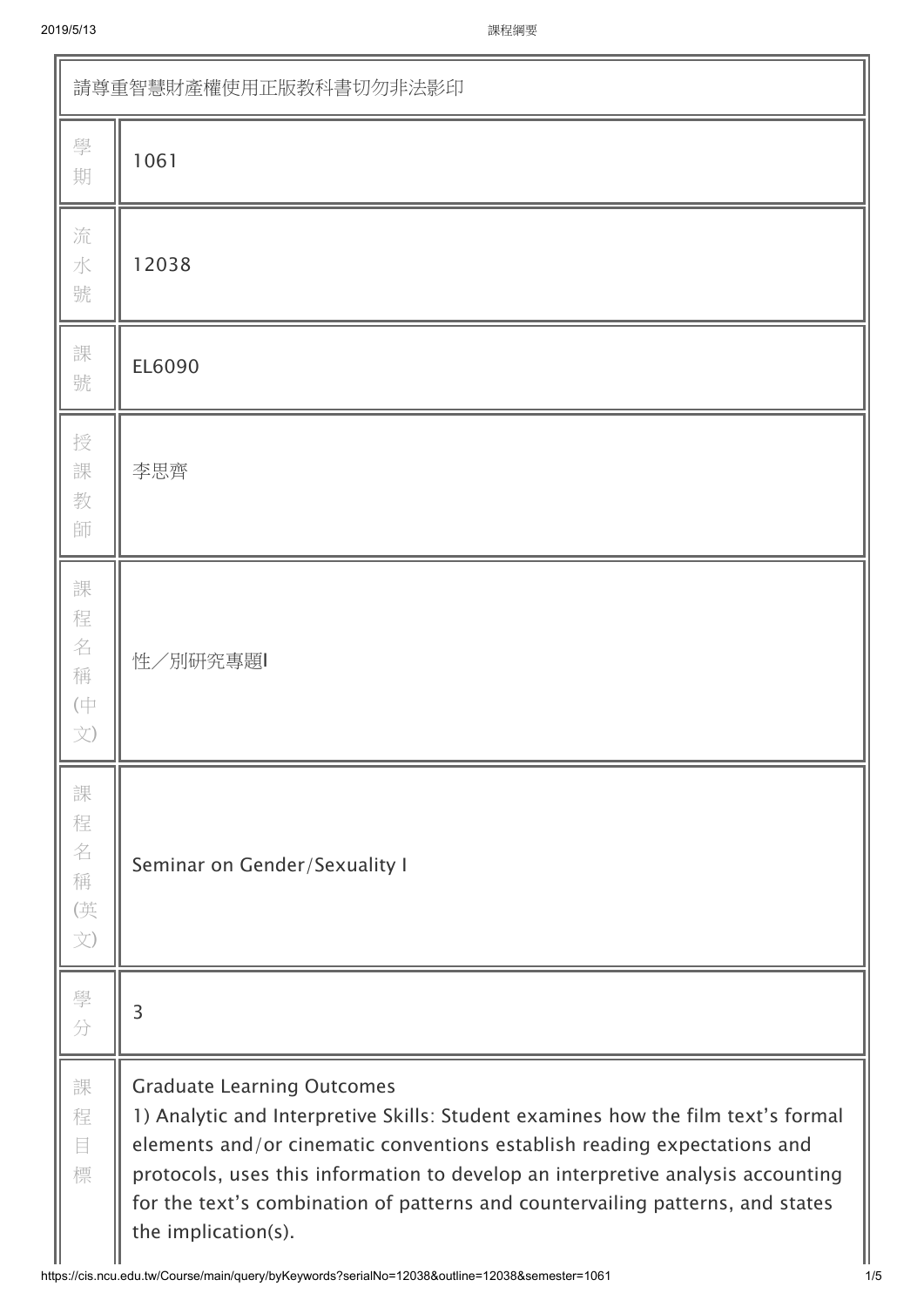| 2019/5/13 |             | 課程綱要                                                                                                                                                                                                                                                                                                                                                                                                                                                                                                                                                                                                                                                                                                                                                                                                                                                                                                                                                                                                                                                                                            |
|-----------|-------------|-------------------------------------------------------------------------------------------------------------------------------------------------------------------------------------------------------------------------------------------------------------------------------------------------------------------------------------------------------------------------------------------------------------------------------------------------------------------------------------------------------------------------------------------------------------------------------------------------------------------------------------------------------------------------------------------------------------------------------------------------------------------------------------------------------------------------------------------------------------------------------------------------------------------------------------------------------------------------------------------------------------------------------------------------------------------------------------------------|
|           |             | 2) Research Skills: Student identifies and researches a problem in film and/or<br>cultural study by clearly and concisely identifying the problem; consulting an<br>appropriate number of discipline-specific bibliographical resources (library-<br>based and electronic) such as items from MLA Bibliography, and, by so doing,<br>gaining a sufficient understanding of the state of knowledge surrounding the<br>problem; selecting, formulating, and following an appropriate critical and/or<br>theoretical approach currently practiced in the fields of film and/or cultural<br>criticism; and clarifying what is at stake in the argument.<br>3) Written Communication Skills: Student exhibits a strong and contestable<br>thesis; a well organized structure; an appropriate balance of reasoning and<br>evidence; a critical assessment of possible objections and alternatives to the<br>thesis; control of paragraphing, syntax, diction, grammar, and mechanics; and<br>a scholarly apparatus formatted in accordance with MLA Style.                                            |
|           | 授           | 注意事項:<br>1. 選課前, 請詳閱英文系網頁附檔"課程進度表"內的課程說明及要求<br>2. Class meeting times and location: Tuesdays 14:00-16:50 A116<br>3. Film screening* time and location: Thursdays 17:00-18:50 A116<br>*if you cannot make this film screening time, I will put a videorecording on<br>reserve at the NCU library, or you can try to locate a streaming video online<br>(see schedule below for list of films).<br>課程綱要:<br>Feminist film theorist Laura Mulvey argued that there was a sexual division of<br>labor in Classical Hollywood cinema with "Woman as Image, Man as Bearer of                                                                                                                                                                                                                                                                                                                                                                                                                                                                                                                          |
|           | 課<br>內<br>容 | the Look." Women were objectified by the "male gaze" in cinema, which catered<br>to the visual pleasure of male audience members. The documentary The<br>Celluloid Closet makes an equally broad claim that "Hollywood taught straight<br>people what to think of gay people, and gay people what to think of<br>themselves." Feminist critics since Mulvey have gone on to consider the<br>problem of female spectatorship and questioned the social construction of<br>gender (masculinity as well as femininity), and LGBT (lesbian, gay, bisexual,<br>and transgender) film historians have since asked what possibilities there are<br>for queer and transgender identification and desire in cinema. This course<br>provides an opportunity for discussion of these and related issues regarding<br>"the politics of representation" in an atmosphere of free and open inquiry. The<br>principle analytical tools will be drawn from the diverse interdisciplinary fields<br>of cinema and media studies, cultural studies, gender studies, gay and lesbian<br>studies, and queer theory. |
|           |             |                                                                                                                                                                                                                                                                                                                                                                                                                                                                                                                                                                                                                                                                                                                                                                                                                                                                                                                                                                                                                                                                                                 |

I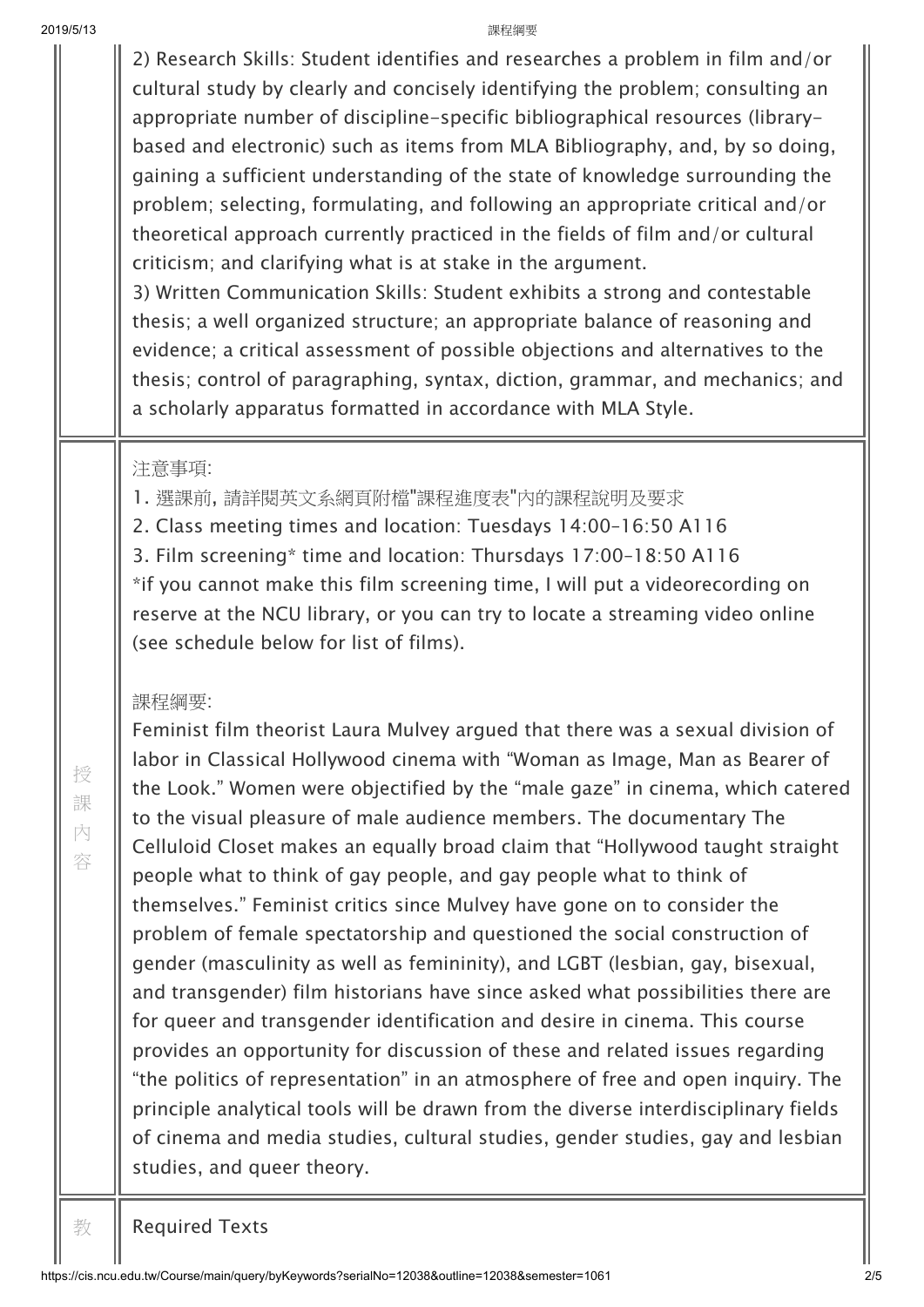| 2019/5/13                  |   | 課程綱要                                                                                    |
|----------------------------|---|-----------------------------------------------------------------------------------------|
| 科                          |   | Stam, Robert and Toby Miller, eds. Film and Theory: An Anthology. Malden,               |
| 書/                         |   | MA: Blackwell, 2000. Print. [F&T]                                                       |
| 參                          |   | Hilderbrand, Lucas. Paris Is Burning: A Queer Film Classic. Vancouver: Arsenal          |
|                            | 考 | Pulp Press, 2013.                                                                       |
|                            | 書 | Course Packet [Abbreviated CP]: PDFs of additional required essays.                     |
|                            |   | Course Packets available at Gao-Guan.                                                   |
|                            |   |                                                                                         |
|                            |   | Recommended: If you need to (re-)familiarize yourself with film studies                 |
|                            |   | terminology, I recommend David Bordwell and Kristin Thompson's Film Art: An             |
|                            |   | Introduction, 11th ed. New York: McGraw-Hill, 2016 and the video tutorials of           |
|                            |   | Looking at Movies: http://wwnorton.com/college/film/movies3_dvd/                        |
|                            | 授 |                                                                                         |
|                            | 課 |                                                                                         |
|                            | 方 | 講授                                                                                      |
|                            | 式 |                                                                                         |
|                            |   |                                                                                         |
|                            | 評 | <b>Course Expectations</b>                                                              |
|                            | 量 | Attendance: Attend each class session and participate actively in discussions.          |
| 配                          |   | Get lecture notes from a classmate if you must miss class. If you miss a film           |
| 分                          |   | screening, contact me for options. More than three unexcused absences will              |
| 比                          |   | result in a 10% reduction of your final grade. More than seven missed classes           |
|                            | 重 | means an automatic "Fail."                                                              |
|                            |   | Reading: Read assigned readings for each session, and look up unfamiliar                |
|                            |   | words in a dictionary. Come to class with notes and questions on the readings,          |
|                            |   | and at least 2 marked passages that you found significant and would like to<br>discuss. |
|                            |   | Participation: Your participation grade does not necessarily depend on how              |
|                            |   | much you speak in class. Rather, it will be based on the extent to which you            |
|                            |   | observe an ethic of participation when you do speak in class, and show respect          |
|                            |   | for your classmates and the authors we're discussing. [10% of final course              |
|                            |   | grade]                                                                                  |
|                            |   |                                                                                         |
| <b>Course Requirements</b> |   |                                                                                         |
|                            |   | 1) You will be asked to give one 10-15 minute in-class presentation on one of           |
|                            |   | the texts in the course schedule or a related topic (schedule your presentation         |
|                            |   | early). [20% of course grade] Your in-class presentation will be evaluated              |
|                            |   | according to the following criteria: Professionalism (time management, public           |
|                            |   |                                                                                         |
|                            |   | speaking, and use of slides/clips/handout), Research (provide context for the           |
|                            |   | author and text on which you are presenting), and Engagement of your                    |
|                            |   | classmates (substantive questions to prompt discussion).                                |